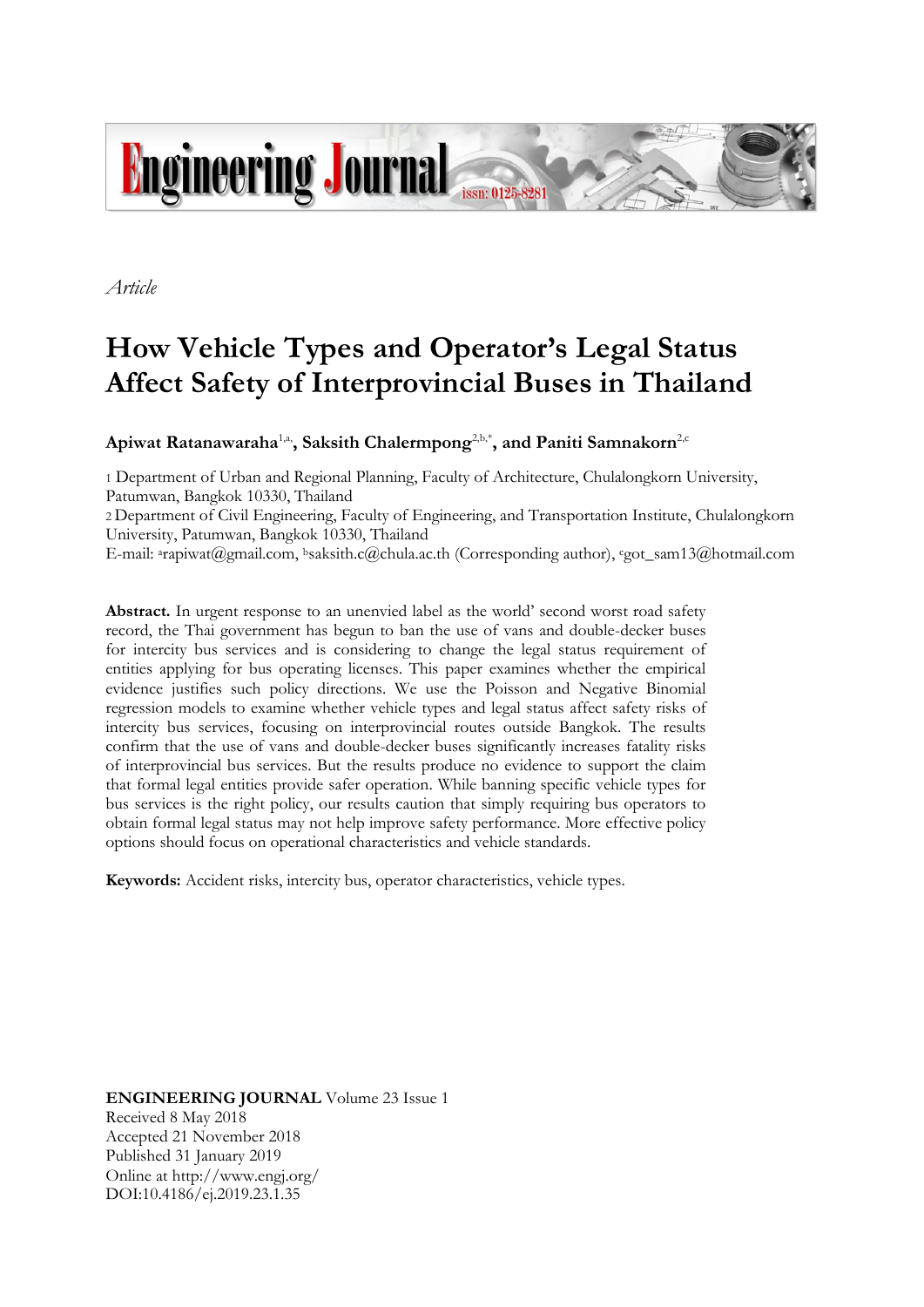## **1. Introduction**

Thailand's road safety records are among the worst in the world. According to the World Health Organization (WHO), the road accident fatality rate in Thailand in 2015 is the second worst in the world, with estimated 24,000 road fatalities per year [1]. Although the majority of road accident deaths in Thailand involved motorcycles, intercity public buses, which are usually considered one of the safest modes of transport in developed countries, also show poor safety performance. As many as 114 persons were killed and 1,509 injured in 234 accidents involving intercity buses in 2015 [2].

Recognizing the severity of the problem, the Department of Land Transport (DLT) as the bus regulator has imposed a series of new regulations in attempt to curb the accidents. For example, all public buses are required to install the Global Positioning System (GPS) tracking system, which the DLT uses to monitor speed and driving behaviors. Also, due to the high accident rates involving public vans and doubledecker buses, as shown in Table 1, the DLT announced in 2017 to ban the use of vans in public transport service, and that it would no longer issue or renew operating licenses for double-decker buses. Approximately 400 intercity vans would no longer be allowed to operate from 1 October 2018 onwards, as the DLT would not extend their operating licenses for vans that are more than ten years old. Operators would have to change their vehicles to minibuses instead. Such a policy will affect the operators, as they have to invest in new vehicles. It will also affect the passengers if the operators can no longer operate or have to raise fare.

|  | Table 1. Accident statistics of intercity bus in Thailand in 2015. |  |  |  |  |  |  |  |  |  |  |
|--|--------------------------------------------------------------------|--|--|--|--|--|--|--|--|--|--|
|--|--------------------------------------------------------------------|--|--|--|--|--|--|--|--|--|--|

|                   | Number of              |           |        |                       |  |  |  |
|-------------------|------------------------|-----------|--------|-----------------------|--|--|--|
| Type of vehicle   | Registered<br>vehicles | Accidents | Deaths | Injured<br>passengers |  |  |  |
| Passenger van     | 7,934                  | 102       | 61     | 487                   |  |  |  |
| Full-size bus     | 7,455                  | 100       | 40     | 732                   |  |  |  |
| Double-decker bus | 1,886                  | 52        | 29     | 290                   |  |  |  |

Source: Department of Land Transport (2016).

The government has also considered changing the bus operator standards, including legal status requirement for operators. Policymakers believe that poorly managed operators, often small and family-run or individual owner operators, are more prone to accidents, but little empirical evidence is available to evaluate the efficacy of the proposed changes in regulations. This paper aims to provide additional empirical evidence on this matter, focusing on interprovincial routes outside Bangkok.

The paper is structured as follows. Section 2 reviews the literature on the determinants of bus safety. Section 3 provides an overview of intercity bus services in Thailand, with specific reference to interprovincial routes. Section 4 outlines the hypotheses and research methodology. Section 5 presents the findings. The last section concludes with policy implications and suggestions for future research.

# **2. Literature Review**

There is already an extensive literature on the determinants of road safety. Arguably, the most widely cited and adopted conceptual framework among academic and policy circles is the Haddon Matrix developed by William Haddon Jr in 1980 [3]. The Haddon Matrix has been used extensively to identify causes of accidents and to develop measures to prevent them. The matrix adopts the public-health concept of epidemiologic triad, which consists of an agent, a host, and an environment that brings the host and agent together. In the case of traffic accidents, the host refers to the person at risk of injury, including the driver or passenger. The agent is kinetic energy that is transmitted to the host through a vehicle or a vector. The factors are evaluated at three distinct stages, namely pre-event (before the crash occurs), event (during the crash), and post-event (after the crash). Examples of factors affecting the host include alcohol impairment, driver fatigue, and driver experience and ability. Those affecting the vehicle and vector include vehicle types and specifications, travel speed, and load characteristics, and maintenance of the vehicle. The environmental includes both physical and social factors. The former refers to the road and other physical infrastructure and spaces in which accidents occur, including roadway markings, configuration and curvature, lighting, and conditions. The latter includes legal and organizational settings, cultural norms and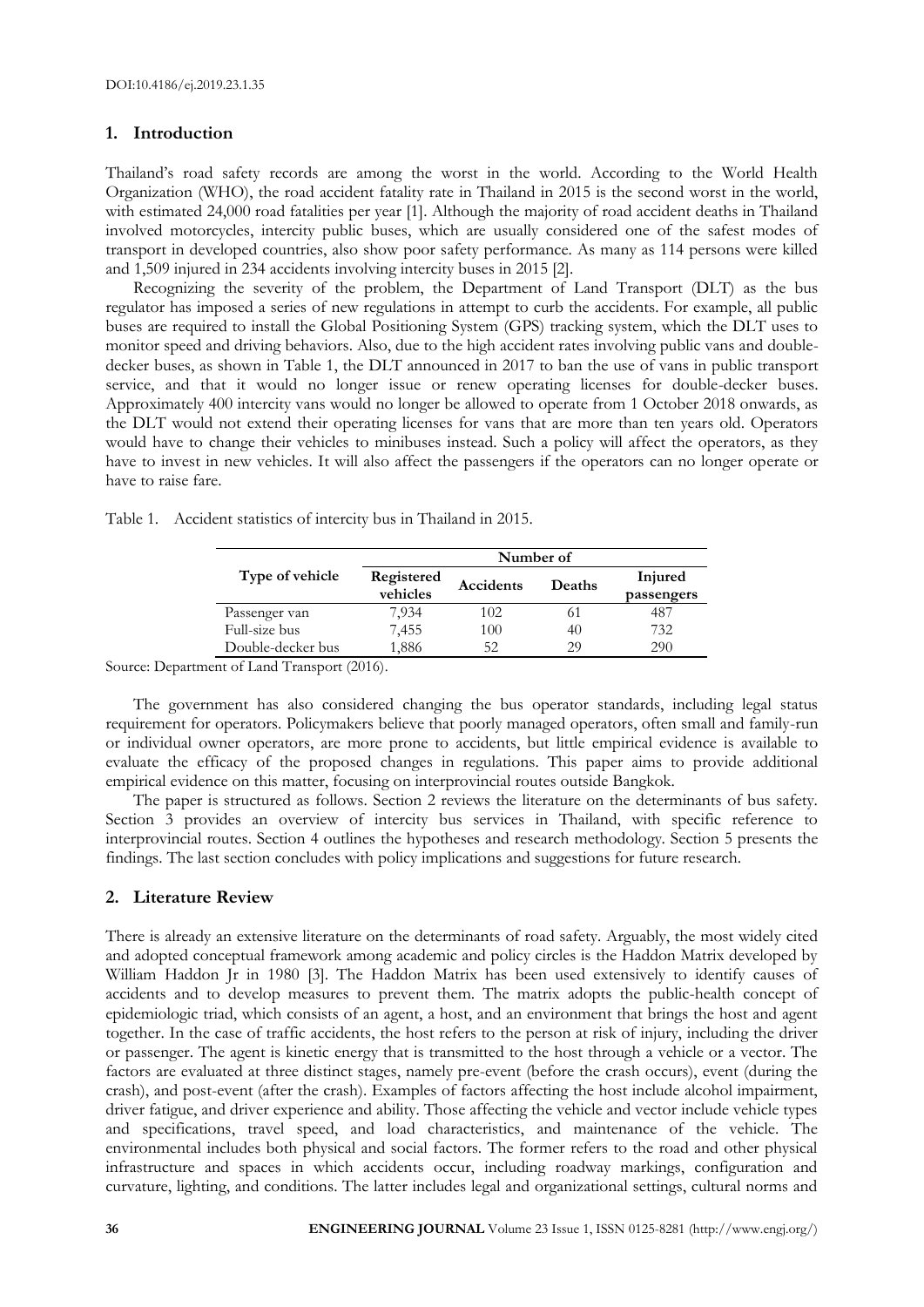practices, and public attitudes that could affect road safety, such as attitudes on driving and drinking, enforcement of licensing and driving laws, and speed limits. Several studies have adopted the Haddon framework to examine bus safety, including a study on school bus safety in Australia [4] and an analysis of crash and injury mechanisms in several bus crashes in Sweden [5]. Our focus in this study is on the vehicle and the legal environment.

While the Haddon framework provides a comprehensive approach to risk analysis and prevention, other studies focus more on specific determinants and mechanisms. A few studies have examined bus drivers' behaviors, which are reportedly influenced by another layer of factors. Examples of the determinants include drivers' compensation levels and methods [6], age, history of traffic violations, and surface conditions [7], and gender [8]. Business structure and drivers' employment status could also affect bus safety risks as well. Owner operators are found to have more driver and vehicle violations than employee drivers, although they have better crash records [9]. Unionized drivers also have better safety performance, possibly due to job security and compensation methods [10].

Meanwhile, a study in Denmark finds that bus accident severity is positively related to five key factors, namely, (i) the involvement of vulnerable road users, (ii) high speed limits, (iii) night hours, (iv) elderly drivers of the third party involved, and (v) bus drivers and other drivers crossing in yellow or red light. The same study also finds that occurrence of injury to bus passengers is positively related to another five key factors: namely, (i) the involvement of heavy vehicles, (ii) crossing intersections in yellow or red light, (iii) open areas, (iv) high speed limits, and (v) slippery road surface [11].

There may be some differences between developed and developing countries in terms of determinants of bus crashes. In Dhaka, Bangladesh, crash severity tends to increase when the collision occurs on weekends, off-peak periods, and two-way streets or involves only one vehicle, a pedestrian, and other vulnerable road users. On the other hand, the severity of a crash tends to be lower at locations with some form of police control or road medians, as well as for crashes involving hit object, parked vehicles, or sideswipes [12].

The types of buses may also matter. A study in Iowa, USA, finds that school buses there have low crash rates, and the majority of crashes do not lead to injury. Buses are among the safest forms of road transportation, and efforts to educate drivers of other vehicles may help reduce crashes with buses [13].

Compared to the literature on road and bus safety, there are much fewer studies specifically on the safety of intercity buses. A study in the United States examines factors associated with driver errors in fatal bus crashes involving five bus operator types, including school, transit, intercity, charter or tour, and other. Factors associated with driver error include bus operation type, age, sex, hours driving, trip type, method of compensation, and previous driving record. While transit and school bus drivers are the least likely to have contributed to the crash, intercity buses are 1.9 times more likely to become involved in an accident, and charter operations have significantly higher odds of driver error [14]. Safety risks of intercity buses could be attributed to region-specific road conditions, as in the case of Malaysia [15], and/or drivers' fatigue and visibility restriction during nighttime driving [16].

As for operators' types, a study in the USA examines factors associated with driver errors in fatal bus crashes involving different bus operator types. Five different carrier types were identified: school, transit, intercity, charter or tour, and other. The study finds that bus operation type, previous violations, and previous crashes are significant factors. Prior driver violations and crashes both increase the probability that a driver would have been coded with an error in the crash. Transit and school bus drivers were the least likely to have contributed to the crash. Intercity operations were associated with an increase in the risks. Charter and other bus operations were also associated with significantly higher odds of driver error [17].

One group of factors widely known to contribute to bus accidents is vehicle integrity and defects. A 2005 study in Thailand examines case studies of bus crashes and finds that vehicle integrity and defects is a major contributing factor, in addition to the top factor of the drivers' errors, as well as roadside hazards. [18]. But vehicle types may matter as well. For instance, double-decker motorcoaches are found to have the highest accident rate among different kinds of vehicles in Taiwan [19]. A recent study in Thailand has examined factors affecting safety risks of intercity bus services between Bangkok and other provinces. It is found that that vehicle types matter, as the use of vans increases accident and fatality risks of intercity bus services. But the study does not find evidence to support the claim that requiring operators to register as legal entities would make intercity bus services safer [20]. It is noteworthy that the study examined intercity buses that are categorized by the Thai government as Route Group 2, which are operated mostly by jointservice operators of the state enterprise Transport Co., Ltd. (TCL). Our current study focused on operators in Route Group 3, who are granted operating licenses directly from the DLT without having to be joint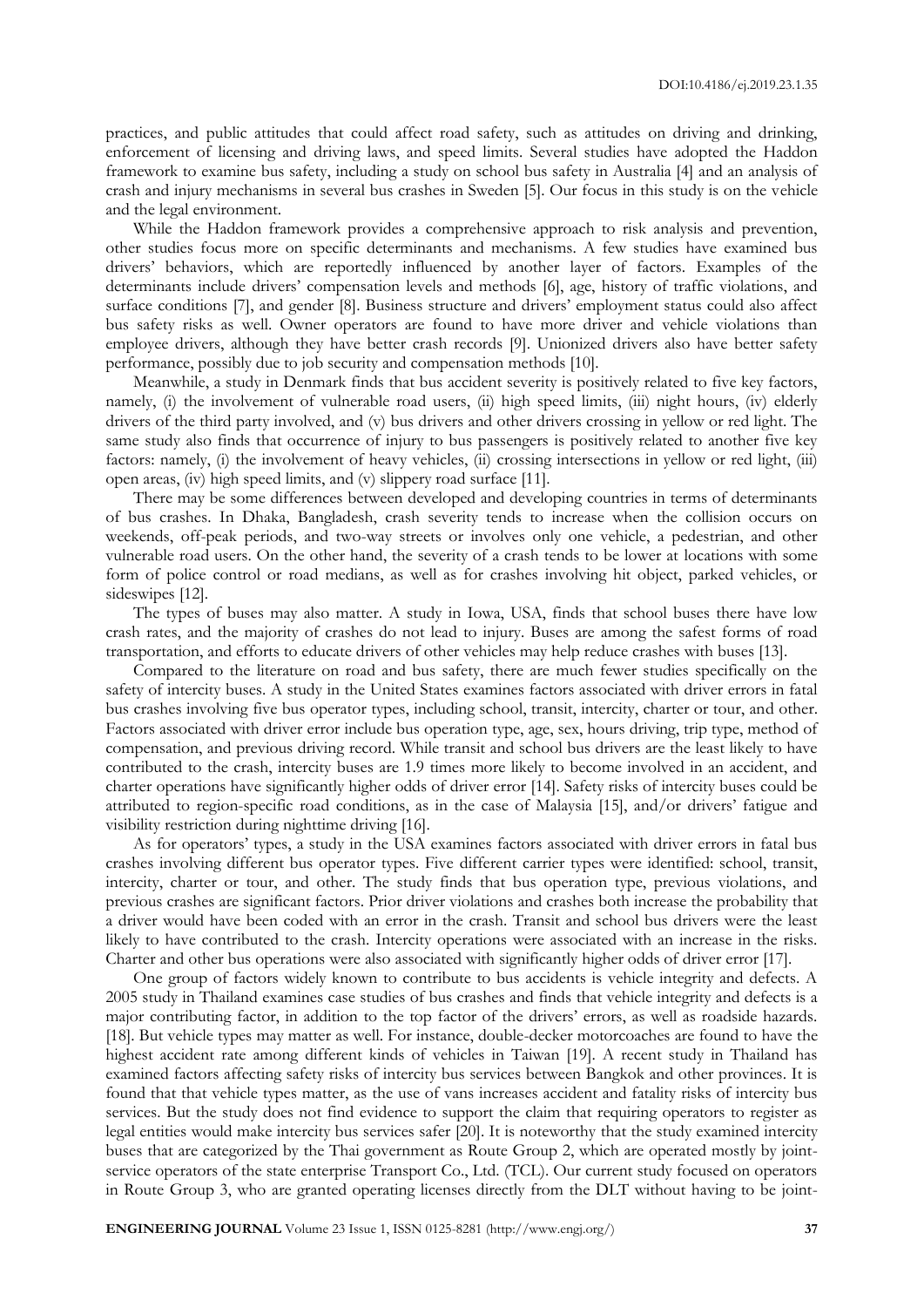operators with the TLC. This means an intercity bus route for Route Group 2 could be officially operated by a number of operators, whereas a route for Route Group 3 could be operated by only one operator. Such differences could contribute to different risk levels and resulting accidents.

#### **3. Interprovincial Bus Services in Thailand**

Intercity bus routes in Thailand are categorized into two groups for the purpose of licensing and regulating. Route Group 2 includes bus routes between Bangkok and other provinces in Thailand. According to the Cabinet Order of 1960, the licenses to operate all 202 intercity bus routes in Route Group 2 are granted solely to the state enterprise TCL. Any private operator wishing to operate in these routes must subcontract from the TCL. On the other hand, intercity bus routes between provinces other than Bangkok are designated as Route Group 3. While many routes in Route Group 3 operate within the same region, a few of them cover very long inter-regional routes, such as between Chiang Mai in the north and Phuket in the south, covering more than 1,500 kilometers. For all 504 interprovincial routes in Route Group 3, private operators are eligible to apply for operating licenses directly from the DLT. The TCL also operates a small number of routes in Route Group 3. However, unlike in the case of Route Group 2 in which private individual operators can operate the buses by subcontracting through the TCL, private operators must have one of the three legal status, namely, limited company, limited partnership, or cooperatives in order to apply for operating licenses for routes in Route Group 3. These differences in rules mean that the safety performance of operators may be affected by different factors between the two Route Groups.

The Land Transport Act, B.E. 2522 (1979) also stipulates the vehicle types and vehicle standards that can be used to provide public transport services. The main vehicle types used for intercity bus services include VIP air-conditioned buses (Vehicle Standard 1), normal air-conditioned buses (Vehicle Standard 2), non-air-conditioned buses (Vehicle Standard 3), and double-decker buses (Vehicle Standard 4). Passenger vans were not originally permitted for public transport services. But the vans had gain widespread popularity since the late 1990s both for intra-urban and inter-urban travel, due to their speed, affordability, flexibility, and responsiveness. In 2009, the DLT formalized intercity van services and allowed them to operate within a distance of 300 kilometers from their base locations. Succumbing to the pressure from full-size bus operators who were losing ridership to van operators, the DLT changed its licensing policy for both Route Groups 2 and 3. Existing bus operators for short-haul intercity routes can now convert their licenses for full-size buses to vans at the ratio of 1:3. Since then the vans have practically dominated the short-haul intercity routes at the expense of full-size buses.

Institutional issues plague the governance of interprovincial bus services, which in turn affect bus safety as well as efforts to improve it. Both intercity bus services on Route Groups 2 and 3 are licensed and regulated by the Central Land Transport Control Committee based in Bangkok. On the other hand, intraurban routes within Bangkok and other municipalities (Route Group 1) and inter-urban routes within a province (Route Group 4) are governed by the respective Provincial Land Transport Control Committee, except for Bangkok and surrounding areas where the Central Committee is in charge. While it makes sense that the Bangkok-based Central Committee is responsible for routes between Bangkok and other provinces, it does not make much sense that the committee also oversees interprovincial routes that have nothing to do with Bangkok. For instance, a bus service between Chiang Mai and Chiang Rai in the same northern province would have to go through procedures under the Central Committee, not by a Provincial Committee. Such routes could be better served by the Provincial Committees that understand local situations and conditions better than their central counterpart. However, the current legal framework does not allow for such arrangement.

#### **4. Data**

The statistical analysis in this paper uses data from two sources. First, bus route characteristics are obtained from the DLT bus operator records, including route number, origin and destination, route distance, the number of operators in different legal status, and the number of vehicles of different service and vehicle standards. Various characteristics of interprovincial bus routes in Route Group 3 are summarized in Tables 1 and 2 and Fig. 1. Table 2 shows the route-specific characteristics of the bus routes, including the descriptive statistics for route distance and number of branch lines in each route, as well as the number of vehicle of different types in each route. The routes can be very short (8 km) or extremely long (1,627 km),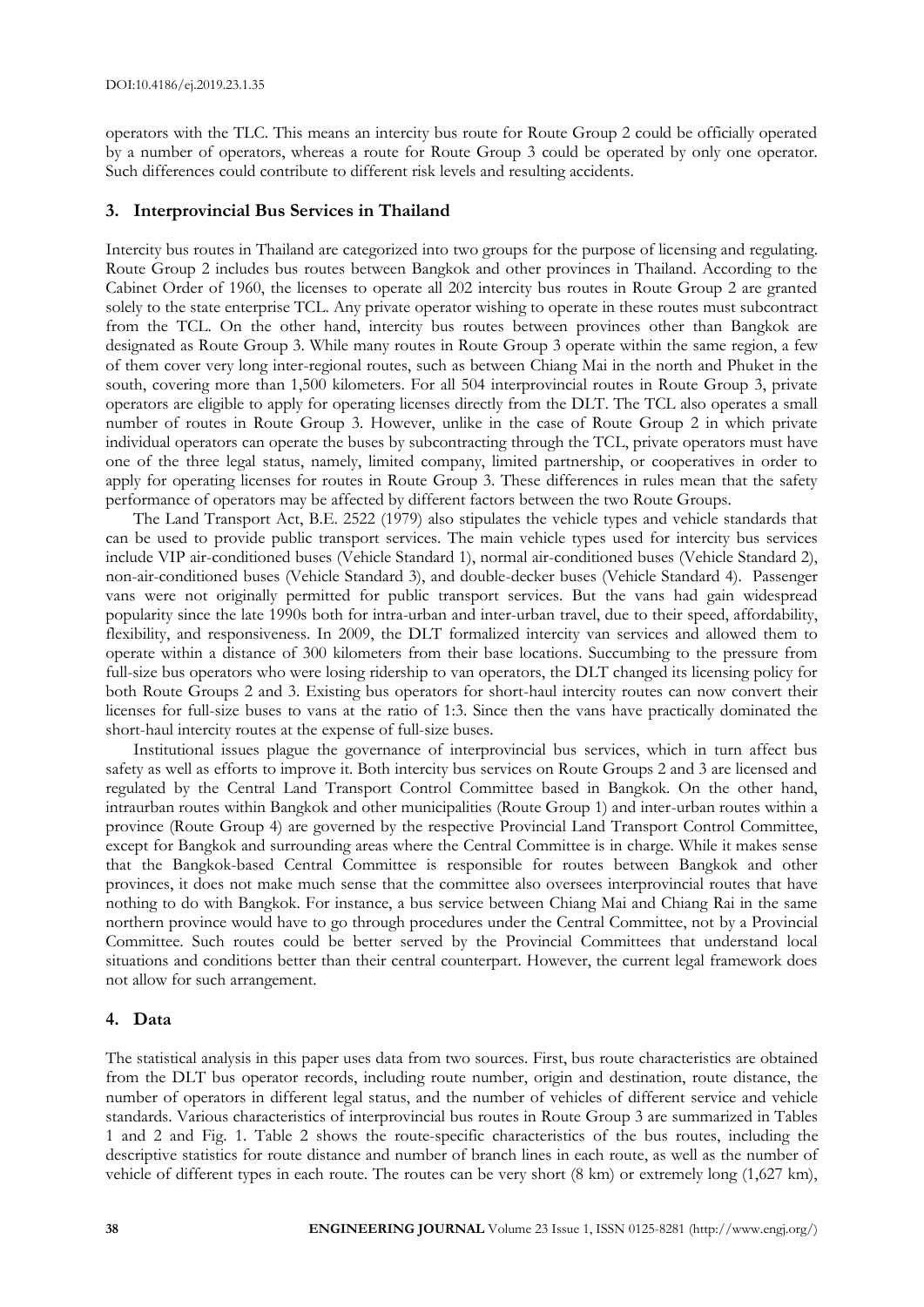averaging 221.6 km in length. The number of branch lines can also vary greatly from one to 23 branches. In each route, one or more types of vehicles can be used. Air-conditioned vans are the most popular type of vehicles, averaging 8 vans per route. The first-class air-conditioned buses, the so-called VIP buses, are least numerous, averaging 0.15 vehicles per route. It should be noted that most routes operate only one or two types of vehicles, and that vans dominate shorter routes, whereas the VIP buses are common for very long routes.

| <b>Variables</b>                                 | Number<br>of<br>observations | Mean  | S.D.  | Min.             | Max. |
|--------------------------------------------------|------------------------------|-------|-------|------------------|------|
| Route characteristics                            |                              |       |       |                  |      |
| Route distance (km)                              | 504                          | 221.6 | 260.4 | 8                | 1627 |
| Number of branches                               | 504                          | 2.3   | 2.5   |                  | 23   |
| Number of vehicles of different types in route   |                              |       |       |                  |      |
| First class air-conditioned bus (24 to 32 seats) | 504                          | 0.15  | 0.75  | $\left( \right)$ | 23   |
| Second class air-conditioned bus (40 seats)      | 504                          | 1.47  | 4.36  | $\left( \right)$ |      |
| Air-conditioned van (13 seats)                   | 504                          | 8.04  | 18.85 | $\left( \right)$ | 164  |
| Air-conditioned double decker bus (55 seats)     | 504                          | 0.78  | 3.74  | $\Omega$         | 46   |
| Non-air conditioned bus (40 seats)               | 504                          | 0.18  | 0.95  |                  | 11   |

Table 2. Characteristics of interprovincial bus routes (Route Group 3).

Source: Record of Bus Operators, Department of Land Transport (2015).

Table 3 shows the frequency distribution of route origins and destinations. Most routes are operated within the same region. The northeastern region, the largest and most populous region in Thailand, has by far the most interprovincial routes, followed by the central and southern regions. There are relatively few interregional routes, most of which are between geographically contiguous regions, such as between the central and other regions. Figure 1 shows the frequency distribution of routes by operator's legal status. As only one operator is licensed to operate in each route, there is only one possible legal status in each route. The great majority of the routes are operated by private companies, followed by the state-owned Transport Company, which is licensed to operate all routes in Route Group 2, i.e., between Bangkok and other provinces. Individual operators cannot be licensed to operate interprovincial buses but are required to form cooperatives, which account for about 7 percent of all routes. Operators with limited partnership status form the smallest group with 3 percent of the route share.

Table 3. Frequency distribution of origins and destinations interprovincial bus routes.

| <b>OD</b> Region | Central | North | <b>Northeast</b> | East | South | West |  |
|------------------|---------|-------|------------------|------|-------|------|--|
| Central          | 96      |       |                  |      |       |      |  |
| North            | 13      | 40    |                  |      |       |      |  |
| Northeast        |         | 10    | 160              |      |       |      |  |
| East             |         | 4     | 10               | 20   |       |      |  |
| South            |         | 4     |                  | ∠    | 88    |      |  |
| West             | 14      |       |                  |      |       |      |  |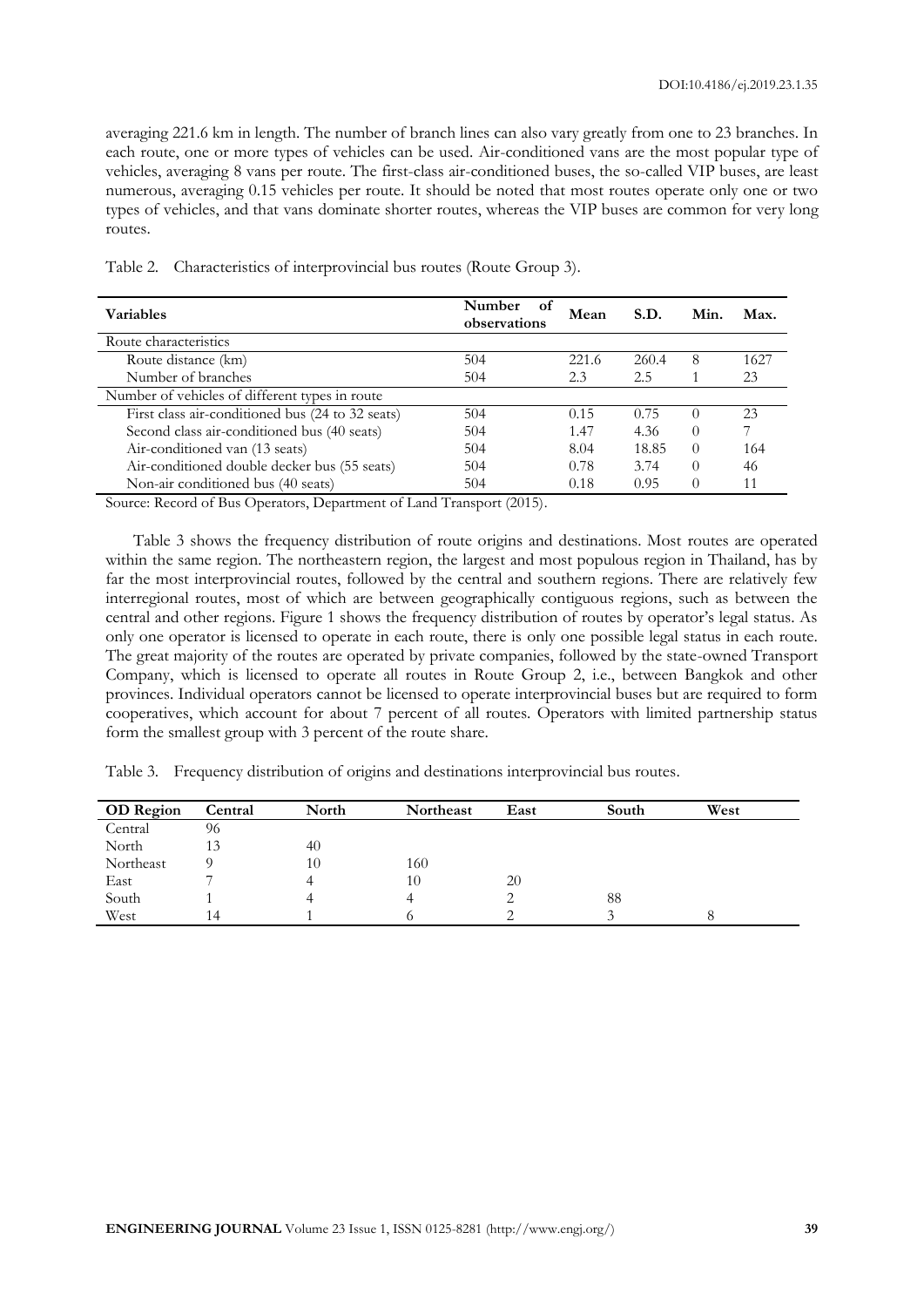

Fig. 1. Distribution of interprovincial bus routes by operator's legal status.

The second data set is the bus accident data are obtained from the DLT accident database, including the number of accidents and fatalities that occurred on each route in 2015. The two data sets are then merged. Among 504 routes in Route Group 3, 444 routes had no accident and 480 routes had no fatality in 2015. The average (and standard deviation) numbers of accidents and fatalities are 0.16 (0.49) and 0.08 (0.44), respectively. The distribution of interprovincial routes by number of accident and fatality occurrences are shown in Fig. 2.





#### **5. Research Methodology**

The key research question of this study is whether vehicle types and an operator's legal status affect safety risks of intercity buses. The main hypotheses are thus: (1) the more there are specific vehicle types on a given route, the greater the safety risks are; and (2) the legal status of the operator (e.g., state-owned, cooperatives, limited partnerships, and companies) on a given route affects the safety risks. The unit of analysis is the route of interprovincial buses.

In the regression analyses, safety risks, the dependent variable, are proxied by the number of accidents per route per year and the number of fatalities per route per year. To test the main research hypothesis about the effect of operator's legal status, we include three explanatory dummy variables, i.e., for the stateowned TCL, limited partnerships, and cooperatives. As shown in Fig. 1, the majority of the routes are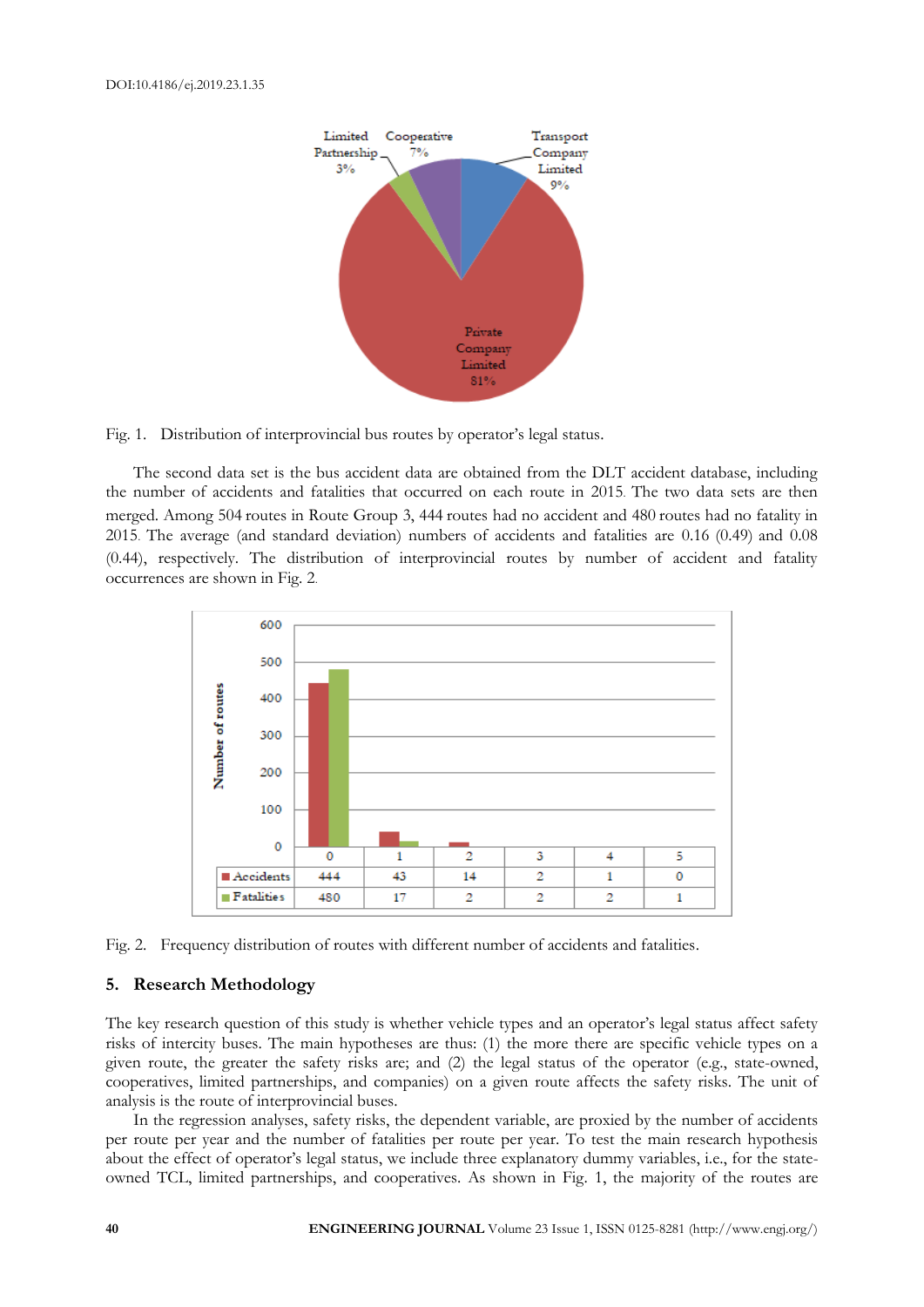operated by limited companies, and so we do not include a dummy for this operator's legal status, leaving it as the reference category. Since each route may have multiple vehicle types, which may in turn affect its safety risks, we use the number of each type of vehicles that are operated in a given route as explanatory variables, including the number of first-class air-conditioned buses, second-class air-conditioned buses, non-air-conditioned buses, air-conditioned vans, and double-decker buses. (See Table 2 for information about the number of vehicles of different types.)

We also control for other factors that may affect safety risks of a given route, including route's operational characteristics and other route specific characteristics. Longer routes are more exposed to accident risks and so we include the route's length as an explanatory variable. In addition, some routes include both the main line and branch lines. Such arrangement may affect safety risks, since the branches of the same route tend to be operated by different operators who may compete with one another. Therefore, the number of branches of each route is hypothesized to be a causal factor and included in the model.

As for other route-specific characteristics that affect risks, such as traffic volume on the route and the highway geometry, due to limited data availability, we use dummy variables to proxy their effects. For example, the terrains of the Northern and Southern regions of Thailand are more mountainous than other regions, and may increase accident risks of bus routes operated in these regions. In this case, we specify five intra-regional dummy variables, for Central, Northern, Eastern, Western, and Southern regions in the model, leaving the Northeastern region, with the largest number of routes, as the base category. In addition, as some routes are operated interregionally, the combined effects of regions on risk may vary. We attempt to test these effects by including dummy variables for interregional routes with one end of the route located in each region, including Northern, Eastern, Western, Northeastern, and Southern regions in the model, leaving the Central region, with the largest number of route ends, as the base category.

We use the Poisson regression model [21] and the Negative Binomial regression model [22] to test the research hypotheses. Let  $Y_i$  be the number of accidents/fatalities on route i, and assuming that it is distributed Poisson with the mean of  $\mu$ . The probability mass function of  $Y_i$  is given by:

$$
P(Y_i = y) = \frac{\exp(-\mu_i)\mu_i^y}{y!}
$$
\n<sup>(1)</sup>

The Poisson regression model can be parameterized by log-transformed mean as follows:

$$
\mu_i = \exp(R_i \beta + V_i \gamma + X_i \delta) \tag{2}
$$

where  $\mu_i$  = the expected number of fatalities (or accidents) on route *i*,

- $R_i, V_i, X_i$  = vectors of explanatory variables, including route and Origin-Destination region characteristics, the number of vehicles of different types, and the number of operators of different legal status, respectively,
- $\beta$ ,  $\gamma$ ,  $\delta$  = vectors of coefficients for the explanatory variables.

One restrictive property of the Poisson model is that the conditional mean and variance of  $Y_i$  must be equal. The common violation is when the variance exceeds the mean, known as over-dispersion. With such violation, the coefficients' standard errors estimated by the Maximum Likelihood method will be incorrect, and inferences must be done based on the robust standard errors [23]. Also, in the case of over-dispersion, instead of the Poisson, the Negative Binomial (NB) regression model may be estimated. The conditional mean and variance of  $Y_i$  in the NB model can be written as:

$$
\mu_i = \exp(R_i \beta + V_i \gamma + X_i \delta + \varepsilon_i)
$$
\n(3)

and

$$
Var(Y_i) = \mu_i (1 + \mu_i \alpha) \tag{4}
$$

where  $\exp(\varepsilon_i)$  = the gamma distributed error with the mean of 1 and the variance of  $\alpha$ .

The Poisson model is a special case of NB when  $\alpha = 0$ . We run both regressions to test the problem of over-dispersion in the Poisson model, and if detected, we use the NB results.

Since our data includes a large number of routes which had no accidents and fatalities, we also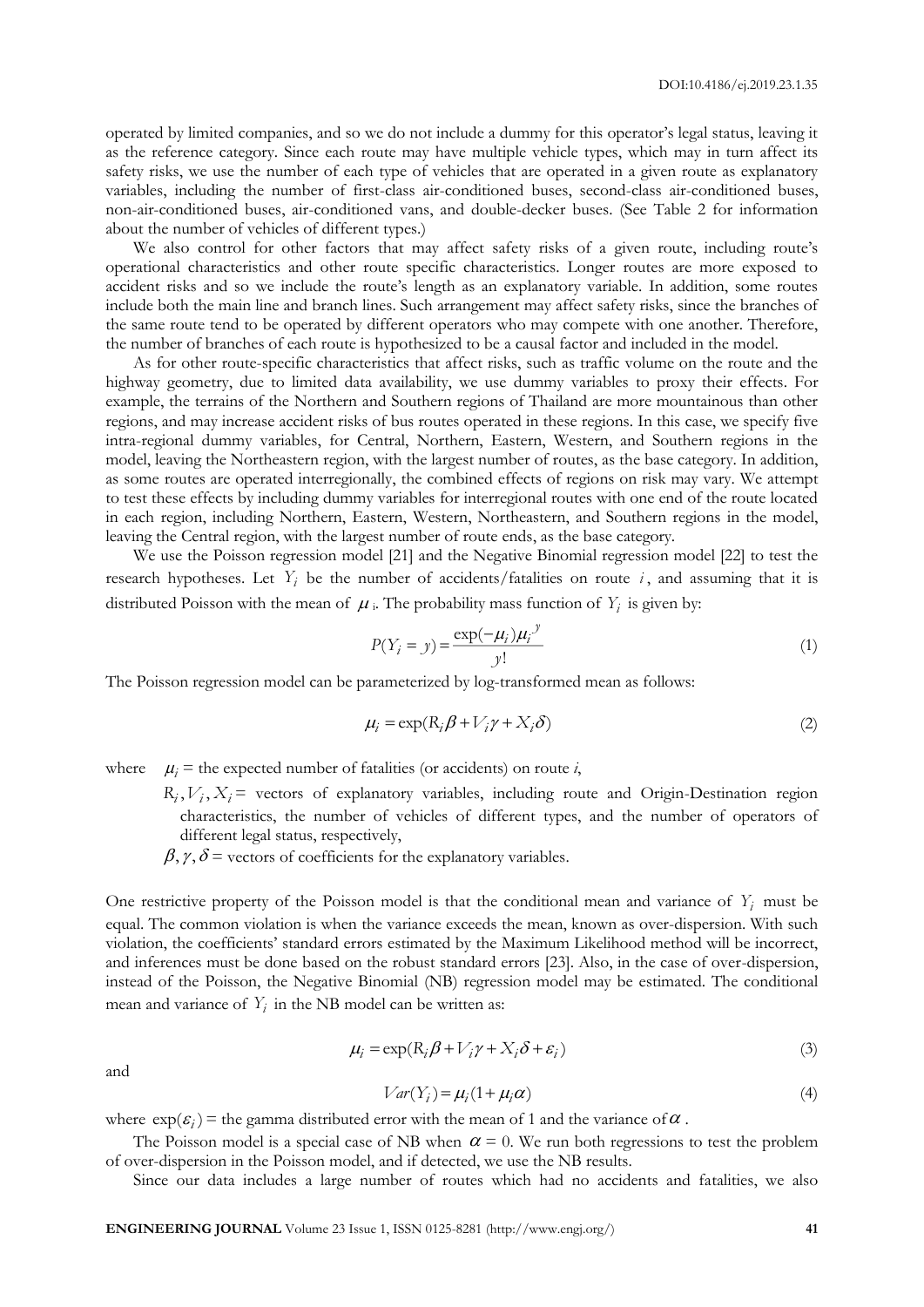considered using the zero-inflated version of the Poisson and NB regression models to analyze the data. In the zero-inflated models, it is assumed that the data are generated by two data generation processes [24, 25]. The value of zero is generated in the first process with a certain probability. For the remaining probability, the second process generates the number of event occurrences, which also includes the value of zero, that follows either the Poisson or NB distribution. However, in this study we do not have a theoretical basis that supports such an assumption, and our main research objective is to uncover the factors that affect accident risks by the model, not to use the model for prediction. Accordingly, we follow the advice by Lord et al. [26, 27] and Allison [28], who advised against using the zero-inflated models merely to improve curve fitting, and estimate only the Poisson and NB regression models.

#### **6. Results**

Table 4 shows the results from the Poisson regression models of accident and fatality risks. The coefficients estimates are presented for the three groups of explanatory variables in the models, including route and Origin-Destination (OD) region characteristics, regions of origin and destination of route, and legal status of operator. Note that the OD characteristics are included as dummy variables. Routes can be divided into two groups according to their OD, routes with both origin and destination in the same region (intraregional routes) and routes with one end in one region and the other end in another region. As shown in Table 4, the northeastern region has the greatest number of intraregional routes. Therefore, we define dummy variables for intra-regional routes for routes in all regions except for the northern regions, which serve as the base category. As for inter-regional routes, we define dummy variables for each region for routes with one end in that region and the other end in another region. Since the central region has the largest number of such routes, it does not have a dummy variable, thus serving as the base category for comparing inter-regional routes.

The Poisson regression models were estimated by the Maximum Likelihood method. Based on the Likelihood ratio statistics of both models, which are Chi-squared distributed with 20 degrees of freedom, we can reject the null hypothesis that the coefficients are jointly zero at the 0.001 level of significance. As can be seen in Table 4, in the accident risk model, neither the route distance nor the number of branches is significant. The coefficient for intra-regional route dummy variable for the central region is negative and significant at the 0.05 level, implying that only the routes that are entirely in the central region has lower accident risk than do those in the northeastern region. The coefficient for inter-regional route dummy for the northern region is positive and significant at the 0.1 level, implying the inter-regional routes to and from the northern region may be more risky than other regions. This result can probably be explained by the mountainous terrain in the northern region. The coefficient estimates for number of vans, standard airconditioned buses, and double decker buses are significant at 0.01 level and positive with increasing magnitude in that order, implying the greater accident risk of routes with these types of vehicles. As for legal status of operators, none of the coefficient estimates for level status dummy variables is significant. The result implies that there is no significant difference in terms of accident risk between private companies, the base category, and TCL, limited partnership, and the cooperatives of small operators.

In the Poisson regression model for fatality risk, shown in Table 4, the robust standard errors are estimated since overdispersion in the data is detected by the estimation of NB regression as can be seen in Table 5. Using the robust S.E. for inferences, the regression coefficient for route distance is positive and significant at the 0.01 level, implying greater fatality risk for longer routes. The coefficient for the number of branches is negative and significant at the 0.10 level, implying lower fatality risk for routes with more branches. Among the coefficients for intra-regional route dummy variables, only the dummy variable for the Western and Southern regions are negative and significant, implying that routes within those region has lower fatality risk than those within the Northeastern region, the base category. As for inter-regional routes, all coefficient estimates are positive and significant, suggesting evidence that inter-regional routes from the Central region, the base category, have higher fatality risk than those in other regions, except for the interregional routes from the Northern region, which have the highest fatality risk of all regions. Regarding vehicle types, the coefficient estimates for number of vehicles of different types follow similar pattern as those in the accident risk model, with the coefficients for vans, standard air-conditioned buses, and double decker buses are significant at 0.01 level and positive with increasing magnitude in that order, implying the greater fatality risk of routes with these types of vehicles. The coefficient estimates for legal status dummy variables for limited partnership and cooperatives are negative and significant, implying that routes with these types of operators have lower fatality risks than those with private companies as operators.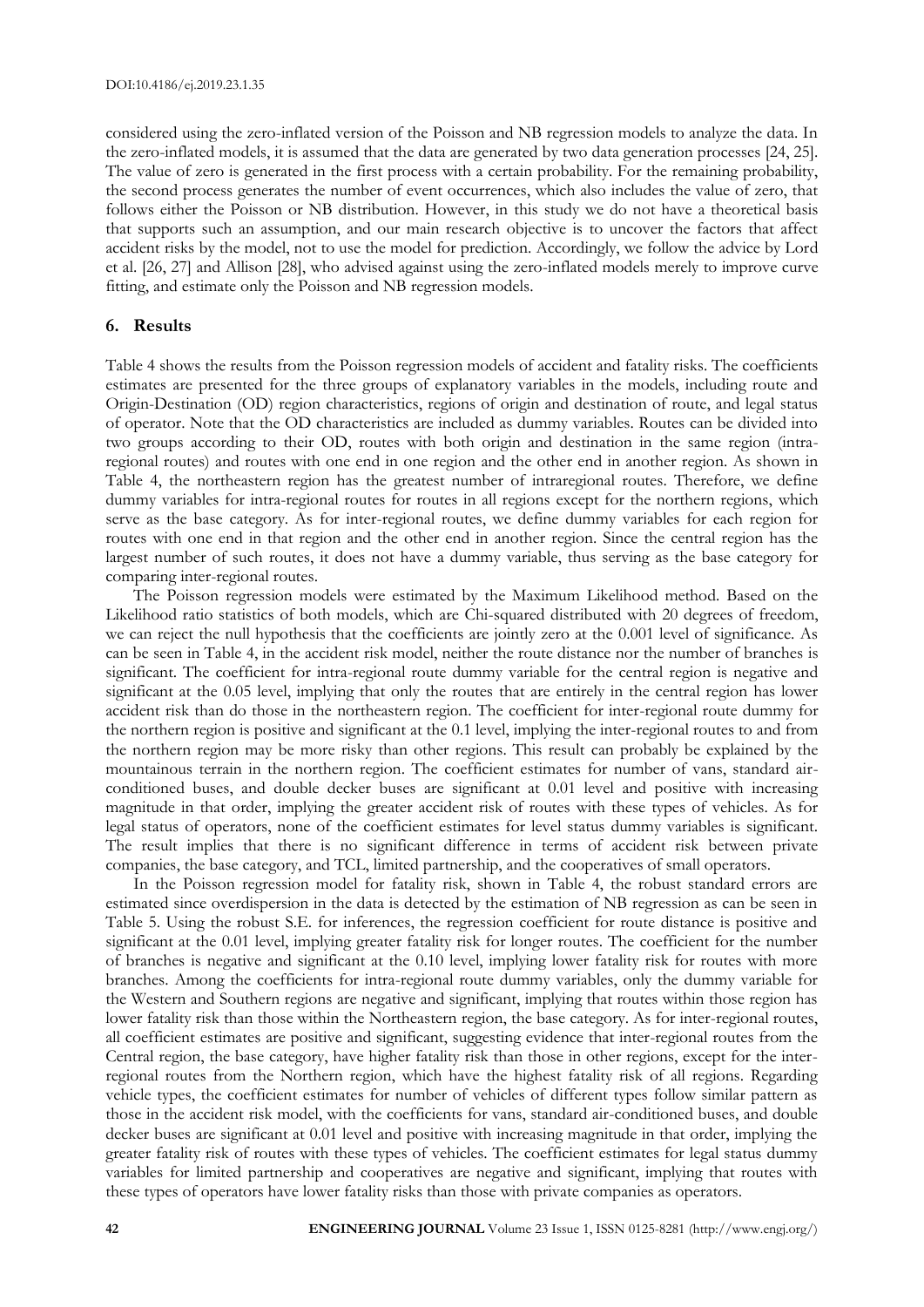| Variable                                                               | Accident    |           |          | Fatality     |             |          |  |
|------------------------------------------------------------------------|-------------|-----------|----------|--------------|-------------|----------|--|
|                                                                        | Coefficient | S.E.      | z        | Coefficient  | Robust S.E. | z        |  |
| Route characteristics                                                  |             |           |          |              |             |          |  |
| Route distance (km)                                                    | 0.000       | 0.001     | 0.11     | $0.002***$   | 0.001       | 3.09     |  |
| Number of branches                                                     | $-0.031$    | 0.067     | $-0.46$  | $-0.246*$    | 0.135       | $-1.82$  |  |
| Intra-regional routes within                                           |             |           |          |              |             |          |  |
| Central region                                                         | $-1.525**$  | 0.741     | $-2.06$  | $-1.636$     | 1.088       | $-1.5$   |  |
| Northern region                                                        | $-0.500$    | 0.745     | $-0.67$  | $-0.812$     | 1.051       | $-0.77$  |  |
| Eastern region                                                         | $-0.361$    | 0.742     | $-0.49$  | 0.736        | 1.031       | 0.71     |  |
| Western region                                                         | $-20.758$   | 34661.890 | $\theta$ | $-23.403***$ | 0.551       | $-42.5$  |  |
| Southern region                                                        | 0.007       | 0.375     | 0.02     | $-1.626**$   | 0.786       | $-2.07$  |  |
| Inter-regional routes with one route end in:                           |             |           |          |              |             |          |  |
| Northern region                                                        | $0.795*$    | 0.408     | 1.95     | 1.758**      | 0.859       | 2.05     |  |
| Northeastern region                                                    | $-0.061$    | 0.395     | $-0.15$  | $-2.780**$   | 1.144       | $-2.43$  |  |
| Eastern region                                                         | $-0.274$    | 0.465     | $-0.59$  | $-1.848*$    | 1.014       | $-1.82$  |  |
| Western region                                                         | $-0.151$    | 0.623     | $-0.24$  | $-24.270***$ | 0.870       | $-27.89$ |  |
| Southern region                                                        | 0.434       | 0.652     | 0.67     | $-26.260***$ | 1.057       | $-24.84$ |  |
| Number of vehicles of different types in route                         |             |           |          |              |             |          |  |
| First class air-conditioned bus<br>$(24 \text{ to } 32 \text{ seats})$ | 0.028       | 0.021     | 1.31     | 0.027        | 0.028       | 0.95     |  |
| Second class air-conditioned<br>bus (40 seats)                         | $0.040***$  | 0.011     | 3.71     | $0.046*$     | 0.024       | 1.87     |  |
| Air-conditioned van (13 seats)                                         | $0.021***$  | 0.004     | 5.54     | $0.040***$   | 0.006       | 6.62     |  |
| Non-airconditioned bus (40<br>seats)                                   | 0.004       | 0.010     | 0.34     | 0.017        | 0.020       | 0.85     |  |
| Air-conditioned double decker<br>bus (55 seats)                        | $0.095***$  | $0.017\,$ | 5.53     | $0.080***$   | 0.029       | 2.8      |  |
| Legal status of operator                                               |             |           |          |              |             |          |  |
| Transport Company Limited                                              | 0.429       | 0.315     | 1.36     | $-0.326$     | 0.923       | $-0.35$  |  |
| Limited Partnership                                                    | $-0.570$    | 1.019     | $-0.56$  | $-20.669***$ | 0.657       | $-31.47$ |  |
| Cooperative                                                            | $-13.669$   | 664.960   | $-0.02$  | $-14.023***$ | 0.906       | $-15.48$ |  |
| Constant term                                                          | $-2.494***$ | 0.310     | $-8.04$  | $-3.174***$  | 0.610       | $-5.2$   |  |
| Likelihood Ratio Chi-squared<br>(20)                                   | 141.12      |           |          | 6925.61      |             |          |  |
| Pseudo R-squared                                                       | 0.287       |           |          | 0.354        |             |          |  |

Table 4. Poisson regression model estimation results of numbers of accidents and fatalities per route.

Note: \*\*\* significant at the 0.01 level; \*\* significant at the 0.05 level; \* significant at the 0.10 level.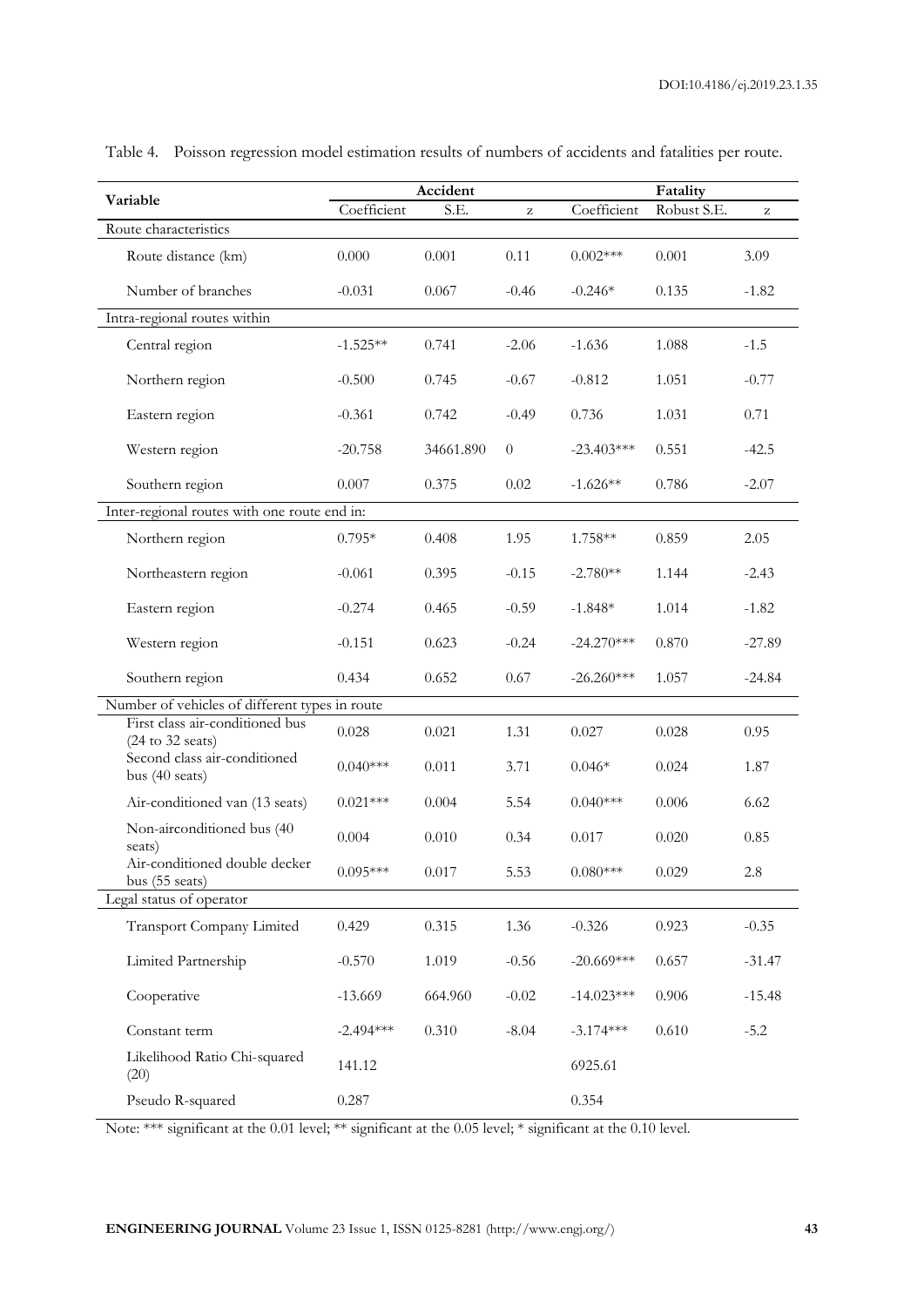|                                                                        | Accident   |        |                  | Fatality   |         |                  |  |
|------------------------------------------------------------------------|------------|--------|------------------|------------|---------|------------------|--|
| Variable                                                               | Coef.      | S.E.   | z                | Coef.      | S.E.    | z                |  |
| Route characteristics                                                  |            |        |                  |            |         |                  |  |
| Route distance (km)                                                    | 0.00007    | 0.001  | 0.11             | $0.002*$   | 0.001   | 1.79             |  |
| Number of branches                                                     | $-0.031$   | 0.067  | $-0.46$          | $-0.406*$  | 0.239   | $-1.7$           |  |
| Intra-regional routes within                                           |            |        |                  |            |         |                  |  |
| Central region                                                         | $-1.525**$ | 0.741  | $-2.06$          | $-1.567$   | 1.158   | $-1.35$          |  |
| Northern region                                                        | $-0.500$   | 0.745  | $-0.67$          | $-0.580$   | 1.182   | $-0.49$          |  |
| Eastern region                                                         | $-0.361$   | 0.742  | $-0.49$          | 0.924      | 0.847   | 1.09             |  |
| Western region                                                         | $-16.344$  | 3813.5 | $\boldsymbol{0}$ | $-17.958$  | 11472.2 | $\boldsymbol{0}$ |  |
| Southern region                                                        | 0.007      | 0.375  | 0.02             | $-1.575*$  | 0.931   | $-1.69$          |  |
| Inter-regional routes with one route end in                            |            |        |                  |            |         |                  |  |
| Northern region                                                        | $0.795*$   | 0.408  | 1.95             | $2.177**$  | 0.874   | 2.49             |  |
| Northeastern region                                                    | $-0.060$   | 0.395  | $-0.15$          | $-3.397**$ | 1.487   | $-2.28$          |  |
| Eastern region                                                         | $-0.274$   | 0.465  | $-0.59$          | $-1.695$   | 1.640   | $-1.03$          |  |
| Western region                                                         | $-0.151$   | 0.623  | $-0.24$          | $-18.493$  | 4442.4  | $\theta$         |  |
| Southern region                                                        | 0.434      | 0.652  | 0.67             | $-19.843$  | 5042.4  | $\boldsymbol{0}$ |  |
| Number of vehicles of different types in route                         |            |        |                  |            |         |                  |  |
| First class air-conditioned bus<br>$(24 \text{ to } 32 \text{ seats})$ | 0.028      | 0.021  | 1.31             | 0.033      | 0.059   | 0.56             |  |
| Second class air-conditioned bus<br>$(40 \text{ seats})$               | $0.040**$  | 0.011  | 3.71             | $0.059**$  | 0.026   | 2.32             |  |
| Air-conditioned van (13 seats)                                         | $0.021**$  | 0.004  | 5.54             | $0.045**$  | 0.012   | 3.9              |  |
| Non-airconditioned bus (40 seats)                                      | 0.004      | 0.010  | 0.34             | $0.031*$   | 0.017   | 1.8              |  |
| Air-conditioned double decker bus<br>$(55 \text{ seats})$              | $0.095**$  | 0.017  | 5.53             | $0.112*$   | 0.061   | 1.84             |  |
| Legal status of operator                                               |            |        |                  |            |         |                  |  |
| Transport Company Limited                                              | 0.429      | 0.315  | 1.36             | 0.383      | 0.719   | 0.53             |  |
| Limited Partnership                                                    | $-0.570$   | 1.019  | $-0.56$          | $-17.451$  | 6640.8  | $\boldsymbol{0}$ |  |
| Cooperative                                                            | $-15.366$  | 1553.1 | $-0.01$          | $-16.923$  | 3434.0  | $\boldsymbol{0}$ |  |
| Constant term                                                          | $-2.494**$ | 0.310  | $-8.04$          | $-3.478**$ | 0.653   | $-5.33$          |  |
| alpha                                                                  | 0.0000003  | 0.0002 |                  | 3.404      | 1.630   |                  |  |
| Likelihood Ratio Chi-squared (20)                                      | 111.45     |        |                  | 60.13      |         |                  |  |
| Pseudo R-squared                                                       | 0.242      |        |                  | 0.245      |         |                  |  |

Table 5. Estimation results of the Negative Binomial regression models of numbers of accidents and fatalities per route.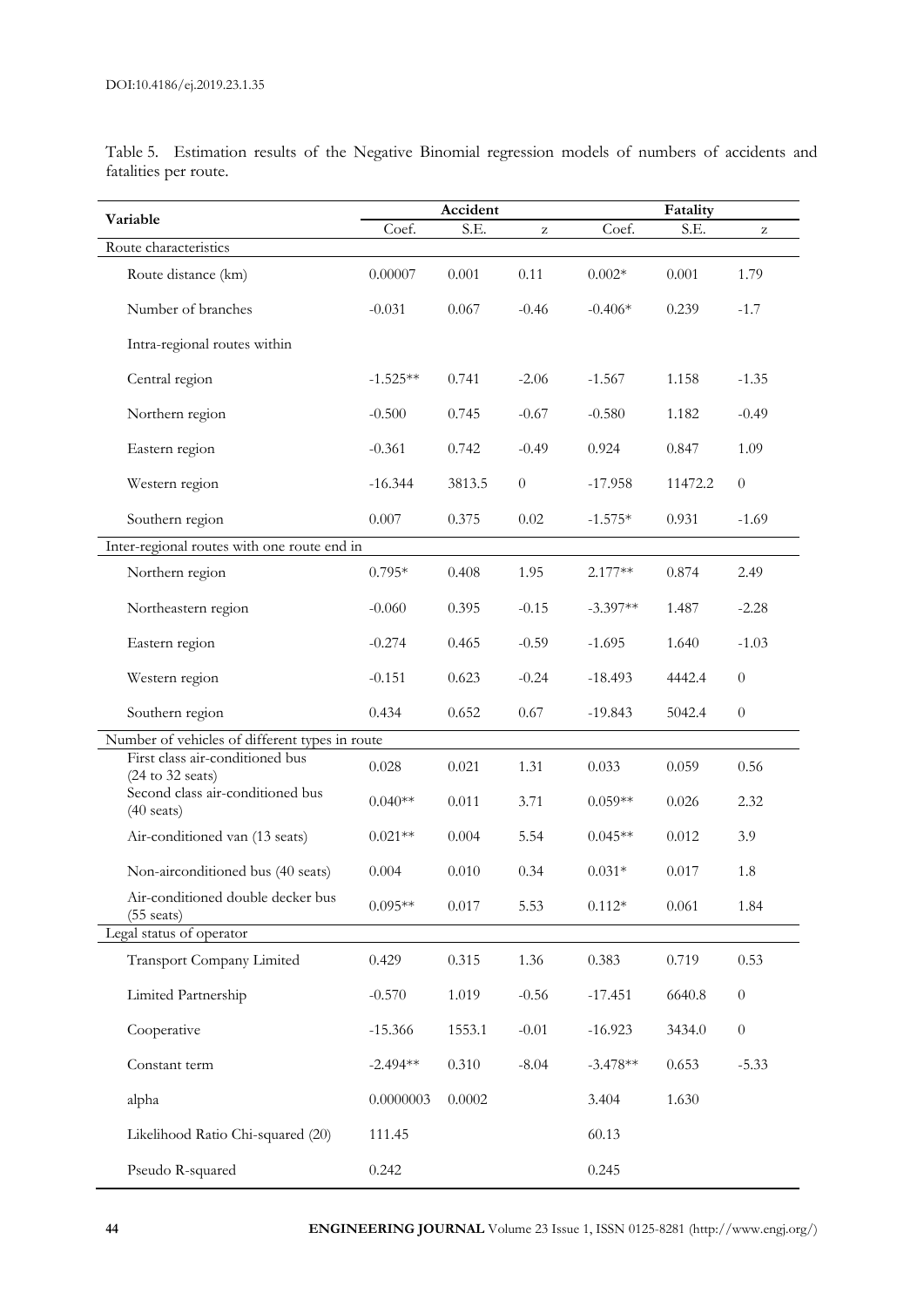Table 5 shows the results from the Negative Binomial regression models of accident and fatality risks, also estimated by Maximum Likelihood approach. The explanatory variables specified in the NB regression models are the same as those in the Poisson regression, and based on the Likelihood ratio statistics, the null hypothesis that these variables are jointly zero can be rejected at the 0.001 level of significance. As mentioned earlier, in the models that test the effects on fatality risks, we cannot reject the null hypothesis that the coefficient of  $\alpha$  in the NB regression is equal to zero, thus providing no evidence for overdispersion. Also, the goodness of fit measured by Pseudo R-squared of the NB regression is poorer, and therefore, we prefer the results from Poisson regression model for testing the effects on accident risk.

As for the results for the NB regression model of fatality risk shown in Table 5, the coefficient of  $\alpha$  is significant, suggesting the problem of over-dispersion, and that the NB is preferred to the Poisson model. The regression coefficient for route distance is positive and significant at the 0.10 level, implying greater fatality risk for longer routes. The coefficient for the number of branches is negative and significant at the 0.10 level, implying lower fatality risk for routes with more branches. Among the coefficients for intraregional route dummy variables, only the dummy variable for the Southern region is negative and significant at the 0.10 level, implying that routes within that region has lower fatality risk than those within the Northeastern region, the base category. As for inter-regional routes, the coefficient estimates for the Northeastern and Eastern region dummy variables are negative and significant at the 0.05, implying that routes with one end in those regions have lower fatality risk than those with one end in the Central region, the base category. Regarding vehicle types, the coefficient estimates for number of vehicles of different types follow similar pattern as those in the Poisson model, with the coefficients for vans, standard airconditioned buses, and double decker buses are significant at least at the 0.10 level and positive with increasing magnitude in that order. Finally, the coefficient estimates for legal status of operators confirms the results from the accident risk regression models that that there is no significant difference in terms of fatality risk among operators of different legal status.

#### **7. Conclusions**

In this paper, we test the hypothesis that vehicle types and operator's legal status affect bus safety in terms of accidents and fatalities on intercity routes between provinces other than Bangkok. Using the Poisson and Negative Binomial regression models, we find that the number of vans and double-decker buses significantly increase the fatality risks on a given route. The evidence, however, does not support the hypothesis that operators with a more formal legal status, including the state-owned Transport Company, are safer than the less formal ones, such as cooperatives of individual operators.

The statistical results confirm the widely-held belief and empirical evidence from existing studies that vans are unsafe to be used for intercity bus services. However, we cannot conclude from the data to what extent such safety risks are attributed to the vehicle type versus the ways the van services are organized. Since the government allowed bus companies to substitute three vans for one full-size bus in 2009, many bus operators have opted to terminate their short-haul services. Instead of investing in a new fleet of vans, they have allowed individual van operators to join their operation under the same operating license. The safety risks thus increase, as these bus companies do not necessarily enforce strict safety standards and protocols on the individual operators. They just let the van operators provide services independently albeit under the same operating license. The safety risk effects are therefore confounded between the vehicle type and the de facto operational practice. Nonetheless, the study results clearly support the policy to ban vans from intercity services.

The evidence also suggests that the types of double-decker buses used in Thailand are not appropriate for intercity services. This finding is in line with the results from Taiwan [19], but opposite to a previous study in which we find no evidence that double-decker buses on routes between Bangkok and other provinces increase safety risks [20]. We conjecture that the difference is attributed to the classes and quality of roads on which the two route groups operate. Those on Bangkok-provincial routes tend to operate on major highways that are wider and of higher quality, whereas those on interprovincial routes often use minor roads that are narrower and of lower quality. In any case, the findings suggest that the vehicle standards and regulations for these types of vehicles need to be revised appropriately.

As for the legal status of operators, the insignificant effect may reflect the common practice in Thailand for large operators with formal legal status, such as limited company, to subcontract their bus operation to owner-operators with poor business and service practice. Further research into such practice can shed more light on how operator's organization and management should be regulated in order to promote safer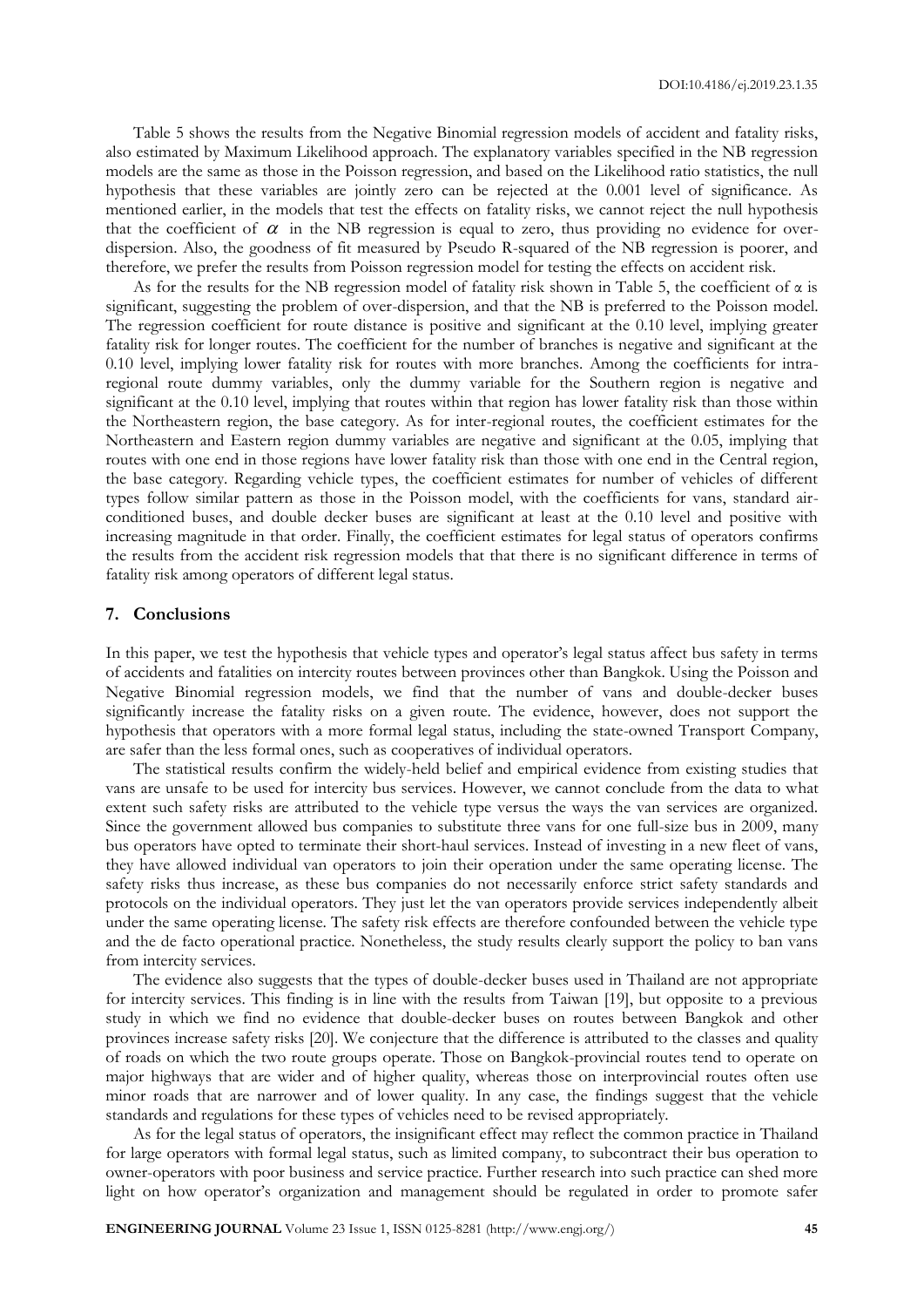operation of intercity buses.

Admittedly, the study has several limitations that should be rectified in future research. Our models do not explicitly include several important factors that could affect crash and fatality risks. Even though we attempted to use the operating region as a proxy for spatially-related factors, such as traffic volume on the route and road geometry, the dummy variables are too crude to capture the specific effects of these factors. Other important factors are not included either, such as vehicle composition, time of crash, and driver characteristics. The absence of these variables likely affects the estimation of the effect of vehicle types and legal status on bus crash and fatality risks. Unfortunately, many of these variables are not collected by relevant authorities at the time of crash, so primary data collection and in-depth investigation would become necessary. We hope future research will take on these research challenges.

## **Acknowledgments**

We thank the Faculty of Architecture, Chulalongkorn University for financial support and the Office of Passenger Transport, Department of Land Transport for route and accident data. We also thank Chakaphan Chullabodhi for excellent research assistance. We thank two anonymous reviewers for valuable comments and suggestions.

## **References**

- [1] World Health Organization, "Global status report on road safety 2015," WHO, Geneva, 2015.
- [2] Department of Land Transport, "Public transport accident annual report 2015," Bangkok, 2016.
- [3] W. Haddon Jr., "Advances in the epidemiology of injuries as a basis for public policy," *Public Health Report*, vol. 95, pp. 411–421, 1980.
- [4] C. J. Edmonston and M. C. Sheehan, "Safe school travel is no accident! Applying the Haddon Matrix to school transport safety," in *2001 Road Safety Research, Education and Policing Conference*, Melbourne, Victoria, 2001.
- [5] P. Albertsson, U. Björnstig, and T. Falkmer, "The Haddon matrix, a tool for investigating severe bus and coach crashes," *Int J Disast Med*, vol. 1, no. 2, pp. 109-119, 2009.
- [6] M. H. Belzer, "The Economics of Safety: How Compensation Affects Commercial Motor Vehicle Driver Safety," Working Paper Presented to United States House of Representatives Committee on Small Business, 2012.
- [7] S. Feng, Z. Li, Y. Ci, and G. Zhang., "Risk factors affecting fatal bus accident severity: Their impact on different types of bus drivers," *Accident Anal Prev*, vol. 86, pp. 29-39, 2016.
- [8] M. Ma, X. Yan, H. Huang, and M. Abdel-Atym, "Occupational driver safety of public transportation: Risk perception, attitudes, and driving behavior," *TRR*, no. 2145, 2014.
- [9] D. E. Cantor, H. P. Celebi, T. Corsi, and C. M. Grimm, "Do owner-operators pose a safety risk on the nation's highways?," *Transport Res E-Log*, vol. 59, pp. 34-47, 2013.
- [10] T. Corsi, C. M. Grimm, D. Cantor, and D. Sienicki, "Safety performance differences between unionized and non-union motor carriers," *Transport Res E-Log*, vol. 48, no. 4, pp. 807-816, 2012.
- [11] C. G. Prato and S. Kaplan, "Bus accident severity and passenger injury: evidence from Denmark," presented at *The 92nd Annual Meeting of the Transportation Research Board*, Washington D.C., Jan. 13-17, 2013.
- [12] U Barua and R. Tay, "Severity of urban transit bus crashes in Bangladesh," *J Adv* Transp, vol. 44, pp. 34-41, 2010.
- [13] J. Yang, C. Peek-Asa, G. Cheng, E. Heiden, S. Falb, and M. Ramirez, "Incidence and characteristics of school bus crashes and injuries," *Accident Anal Prev*, vol. 41, pp. 336-341, 2009.
- [14] B. Daniel and P. Green, "Type of motor carrier and driver history in fatal bus crashes," *TRR*, no. 2194, pp. 37-43, 2010.
- [15] T. H. Law, M. S. Daud, H. Hamid, and N. A. Haron, "Development of safety performance index for intercity buses: An exploratory factor analysis," *Transp Policy*, vol. 58, pp. 46-52, 2017.
- [16] D. L. Massie and K. L. Campbell, "Analysis of accident rates by age, gender, and time of day based on the 1990 Nationwide Personal Transportation Survey," The University of Michigan, Transportation Research Institute, Ann Arbor, MI, 1993.